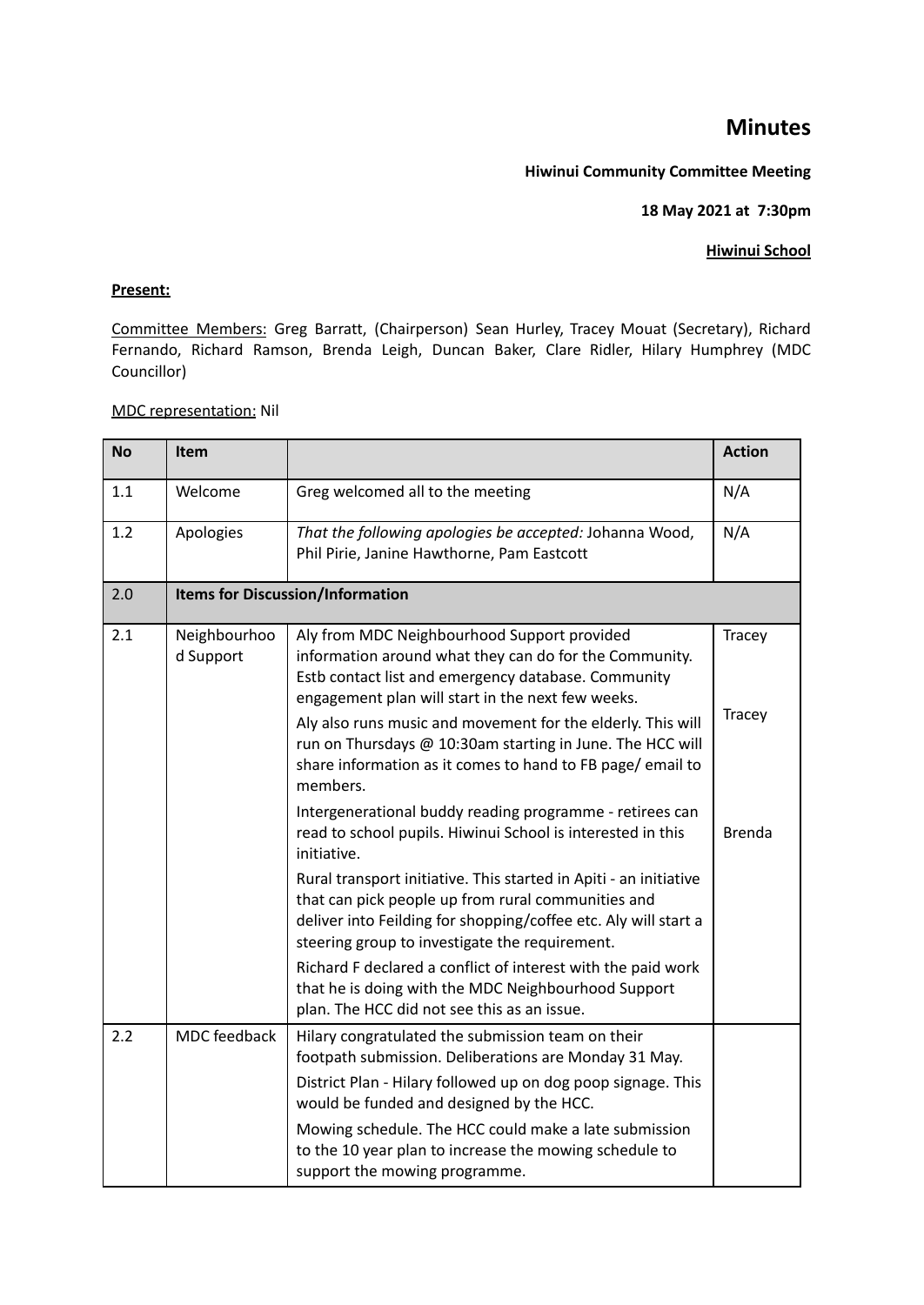| 2.3  | Additional<br>Items for the<br>Agenda       | Nil                                                                                                                                                                                                                           |                                      |
|------|---------------------------------------------|-------------------------------------------------------------------------------------------------------------------------------------------------------------------------------------------------------------------------------|--------------------------------------|
| 2.4  | Minutes of the<br>last meeting              | The minutes of the past meeting were read and passed as<br>an accurate record.<br>Moved: Sean Hurley. Seconded: Greg Barratt                                                                                                  | N/A                                  |
| 2.5  | <b>Matters</b><br>arising from<br>minutes   | Nil                                                                                                                                                                                                                           | N/A                                  |
| 2.6  | Correspon-<br>dence                         | Inwards:<br>18 May 21: MDC Action Report<br>1.<br>Outwards:<br>Submission to MDC: pathways and community event<br>1.<br>fund.<br>2. Submission to PNCC: Kelvin Grove 5 dips.                                                  |                                      |
| 2.7  | Chairperson's<br>Report                     | Greg was pleased with how the MDC submission went,<br>and optimistic for discussions to progress.                                                                                                                             |                                      |
| 2.8  | Financial<br>Report                         | Approx \$5,561.40 funds remaining.                                                                                                                                                                                            |                                      |
| 2.9  | School in the<br>community<br>report        | 144 pupils currently, with four starting after Queen's<br>Birthday.                                                                                                                                                           | N/A                                  |
| 2.10 | Hiwinui<br><b>Beautification</b><br>Project | Richard is trying to get mowing done now that the<br>spraying is done. There was concern about services that<br>we didn't want to disrupt. Richard F will contact InspireNet<br>to make sure we don't disrupt their services. | <b>Richard R</b><br><b>Richard F</b> |
| 2.11 | Communica-<br>tions                         | No change                                                                                                                                                                                                                     | Tracey                               |
| 2.12 | Welcome<br>Signs                            | Richard is going to come up with two options for signage<br>and report back to the committee                                                                                                                                  | <b>Richard F</b>                     |
| 2.13 | Local Roading<br>Update                     | N/A                                                                                                                                                                                                                           |                                      |
| 2.14 | <b>MDC Update</b>                           | Complete                                                                                                                                                                                                                      |                                      |
| 2.15 | Community<br>Response &<br>Recovery Plan    | Richard F is continuing work on this.                                                                                                                                                                                         | Richard F                            |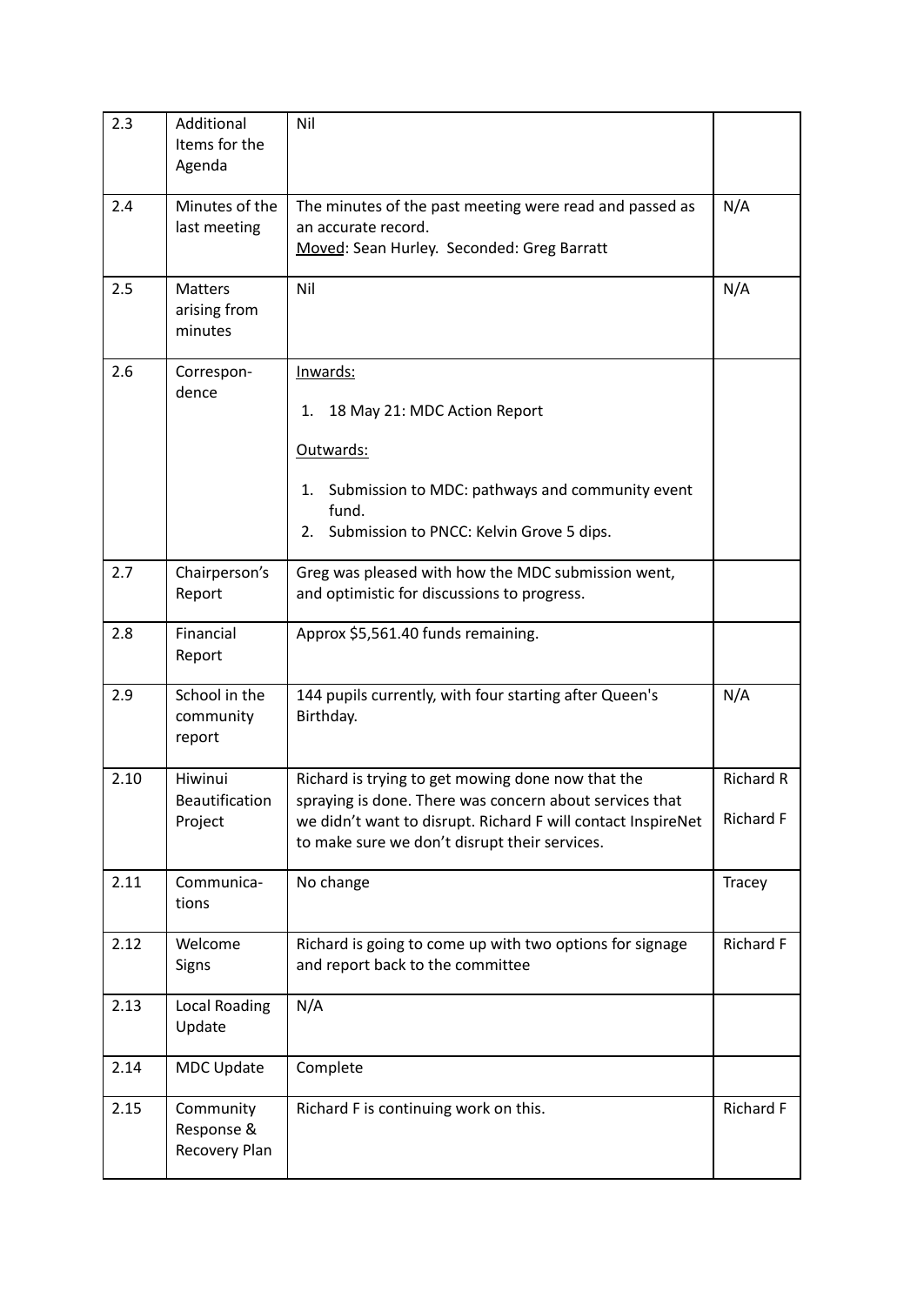| 2.16 | Pathways                          | Nil. (See MDC submission).                                                                                                                                                                                                                                                                                                                                                                                                                                                                                                                                                                                                                                                                                                                                                                                                                                                                                                                                                                                                                                                                                                                                                                                                                                                                                                                                                                                                                                   |                  |
|------|-----------------------------------|--------------------------------------------------------------------------------------------------------------------------------------------------------------------------------------------------------------------------------------------------------------------------------------------------------------------------------------------------------------------------------------------------------------------------------------------------------------------------------------------------------------------------------------------------------------------------------------------------------------------------------------------------------------------------------------------------------------------------------------------------------------------------------------------------------------------------------------------------------------------------------------------------------------------------------------------------------------------------------------------------------------------------------------------------------------------------------------------------------------------------------------------------------------------------------------------------------------------------------------------------------------------------------------------------------------------------------------------------------------------------------------------------------------------------------------------------------------|------------------|
| 2.17 | <b>MDC Action</b><br>List         | Current action items:<br>1. Reid Line footpath damage (Nov 20). In MDC<br>forward works prgm, repair will be scheduled.<br>Roading intersection upgrade plan (Nov 20) -<br>2.<br>concerns around lack of left hand turning bay.<br>Request follow up - nothing heard back from<br>Hilary's email sent 17 Apr 21.<br>Hiwinui Beautification Project (Nov 20). No<br>3.<br>change.<br>4. Widening the Watershed Road berm. This is<br>underway. A post construction safety review will<br>occur once complete.<br>Dog poop signs. Committee required to design and<br>5.<br>fund. MDC will produce.<br>Mowing of berms/pathways. Higgins is contracted<br>6.<br>4x a year to mow (1.8m from edge of road or to<br>drain). Any additional mowing will cost.<br>Proposed action items:<br>1. Follow up on request for a boom mower (via Karl)<br>to support planting. Spraying has occurred so any<br>time from now would be good. POC Richard<br>Ramson.<br>Request the results from any roading inspections<br>2.<br>that are conducted by Higgins in the Hiwinui area.<br>POC Clare Ridler.<br>Request a road counter to see how many vehicles<br>3.<br>are going down Watershed Road each day, and<br>share information with Hiwinui School (POC<br>Brenda Leigh).<br>4. Provide feedback to Matt re: high number of<br>power cuts recently (along Reid Line). Is there<br>planning that can be done to address growth in<br>the area and our power network. |                  |
| 2.18 | <b>MDC Draft</b><br>District Plan | Majority of attendees wanted the nodal zone to remain<br>with the ability to develop down to 5000m2. Further<br>discussions confirmed that:<br>Schooling is considered<br>Utilities need to support growth<br>Hiwinui sees itself as a lifestyle area rather than a<br>settlement.<br>Infrastructure needs to support growth                                                                                                                                                                                                                                                                                                                                                                                                                                                                                                                                                                                                                                                                                                                                                                                                                                                                                                                                                                                                                                                                                                                                 | Tracey/<br>Clare |